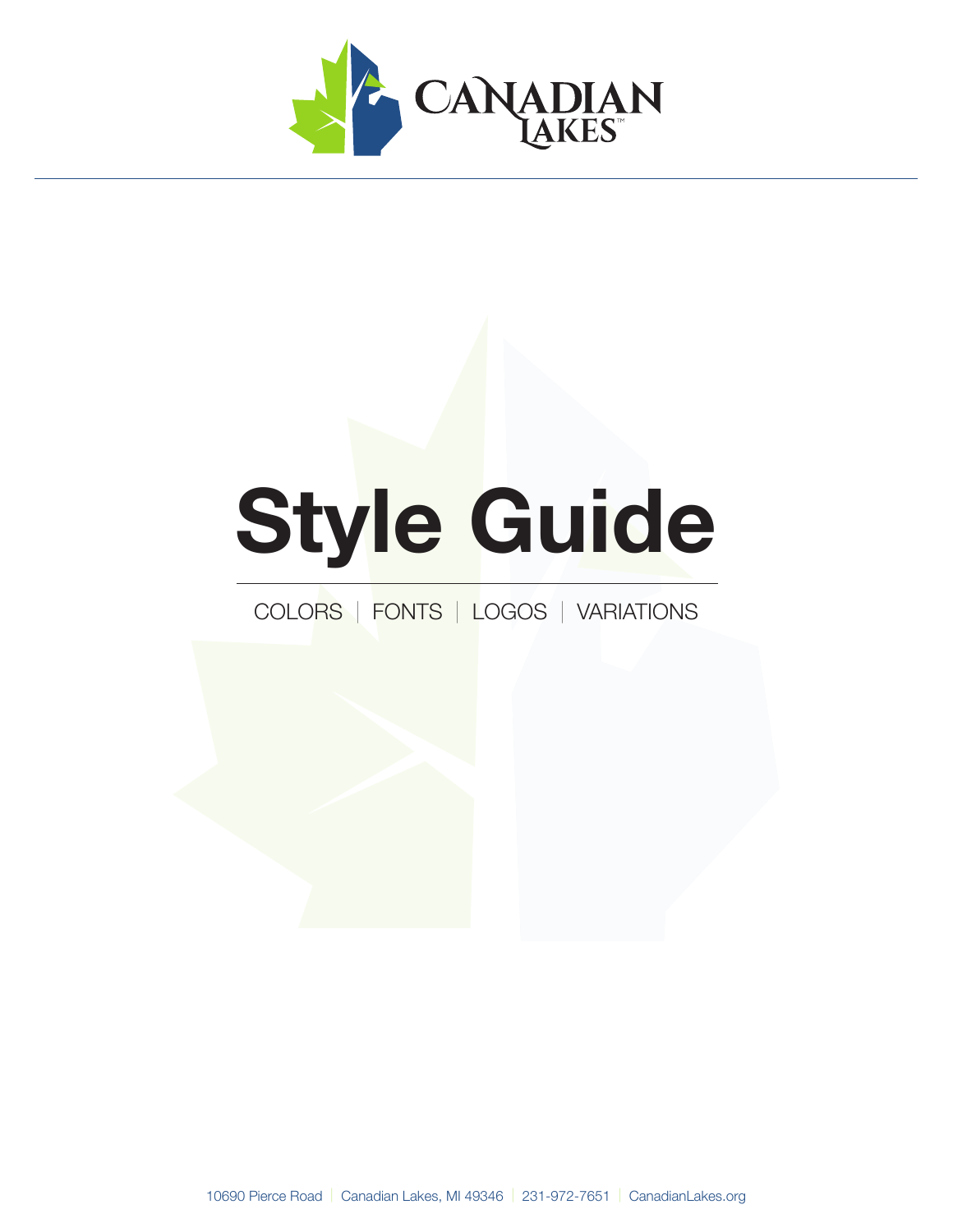### Anatomy of the Canadian Lakes Logo

The logo is comprised of three (3) elements:

- 1. the green Canadian Lakes Maple Leaf stylized to portray the west side of the state of Michigan and represent our golf fairways,
- 2. a golf flag and pole, the base of which serves as a locator for Canadian Lakes in the state of Michigan, and
- 3. the blue mitten which completes the shape of Michigan and represents the inland lakes.



## Canadian Lakes Brand Colors

**PMS 661**

#### PRIMARY COLORS ACCENT COLORS ACCENT COLOR



**PMS 390**

**CMYK 41, 0, 100, 0 RGB 163, 205, 97 HEX #a3cd61 CMYK 99, 72, 24, 8 RGB 7, 82, 133 HEX #075285**



**RICH BLACK CMYK 41, 0, 100, 0 RGB 0, 0, 0 HEX #000000**



**PROCESS CYAN CMYK 100, 0, 0, 0 RGB 0, 159, 223 HEX #009fdf**

**GREEN** is used for the leaf and pin flag.

**BLUE** is used for the mitten.

**BLACK** is used for the Canadian Lakes name. **CYAN** is used to enhance designs when needed.

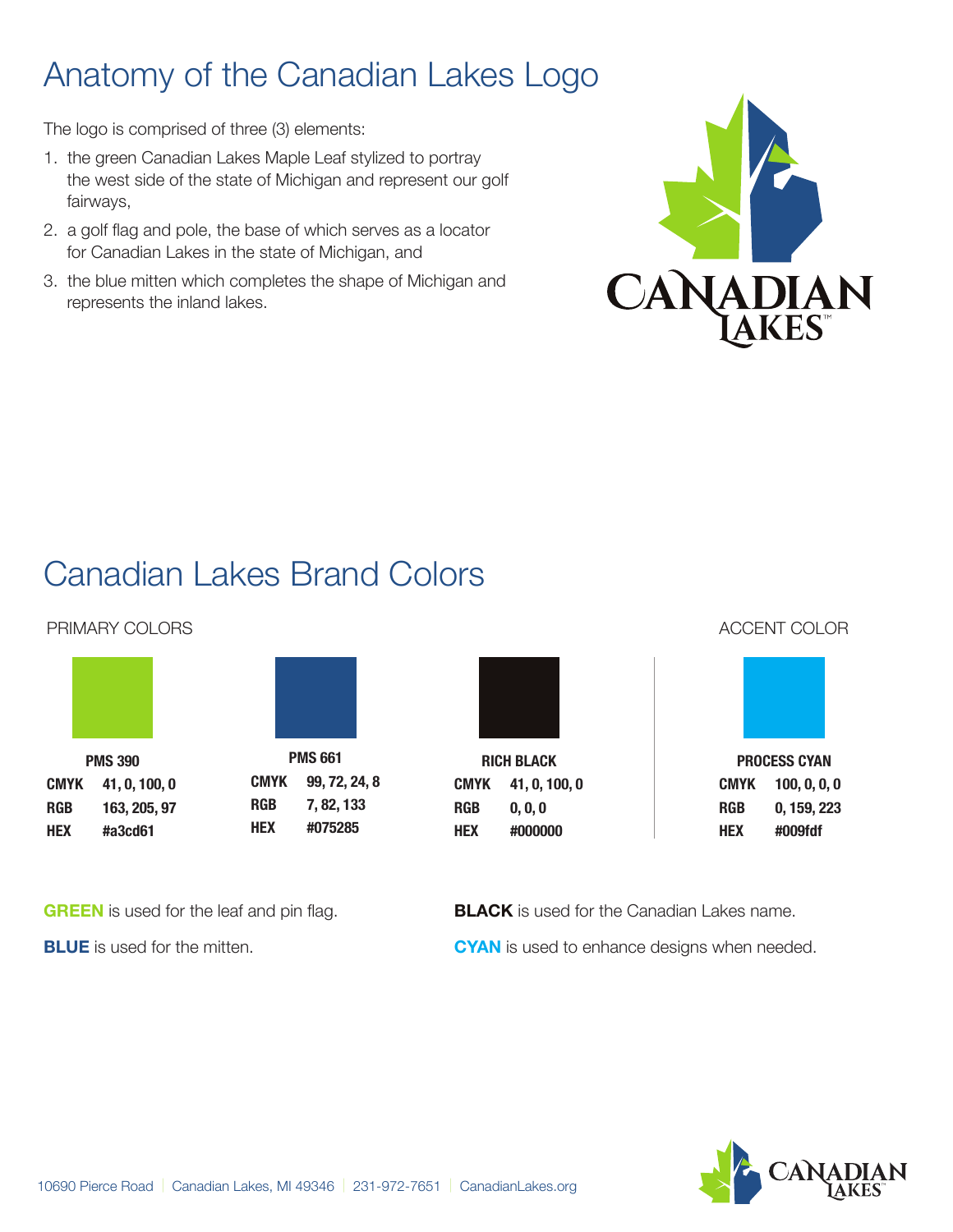## Canadian Lakes Logo Usage

There are two standard logos for Canadian Lakes—one vertical in orientation and one horizontal in orientation.

#### **DO**

- Choose the orientation that allows the Canadian Lakes name to be are large as possible in the space provided for the mark.
- Ask Marketing Director for guidance if you are unsure.
- Make sure to use/provide the highest quality mark available for the application.





#### **DON'T**

- Forget to factor in the required clear space (see p 5).
- Distort or alter the proportions of the marks in any way. **NOTE:** For most applications, holding down the SHIFT key while resizing will keep the proper proportions.
- Change the colors of the approved marks.
- Use any part of the marks, including the maple leaf and blue mitten, as part of another word.
- Redesign, redraw, animate the marks.
- Surround the marks with—or place in the foreground over—a pattern or design.
- Rotate or render the marks three-dimensionally.
- Add words, images, or any new elements to the marks.
- Replace the approved typeface with any other typeface.
- Enclose the marks in a shape or combine it with other design elements or effects.
- Modify the size or position relationship of any element within the marks.

**NOTE:** Contact Marketing Director for approval before using an alternate background color.



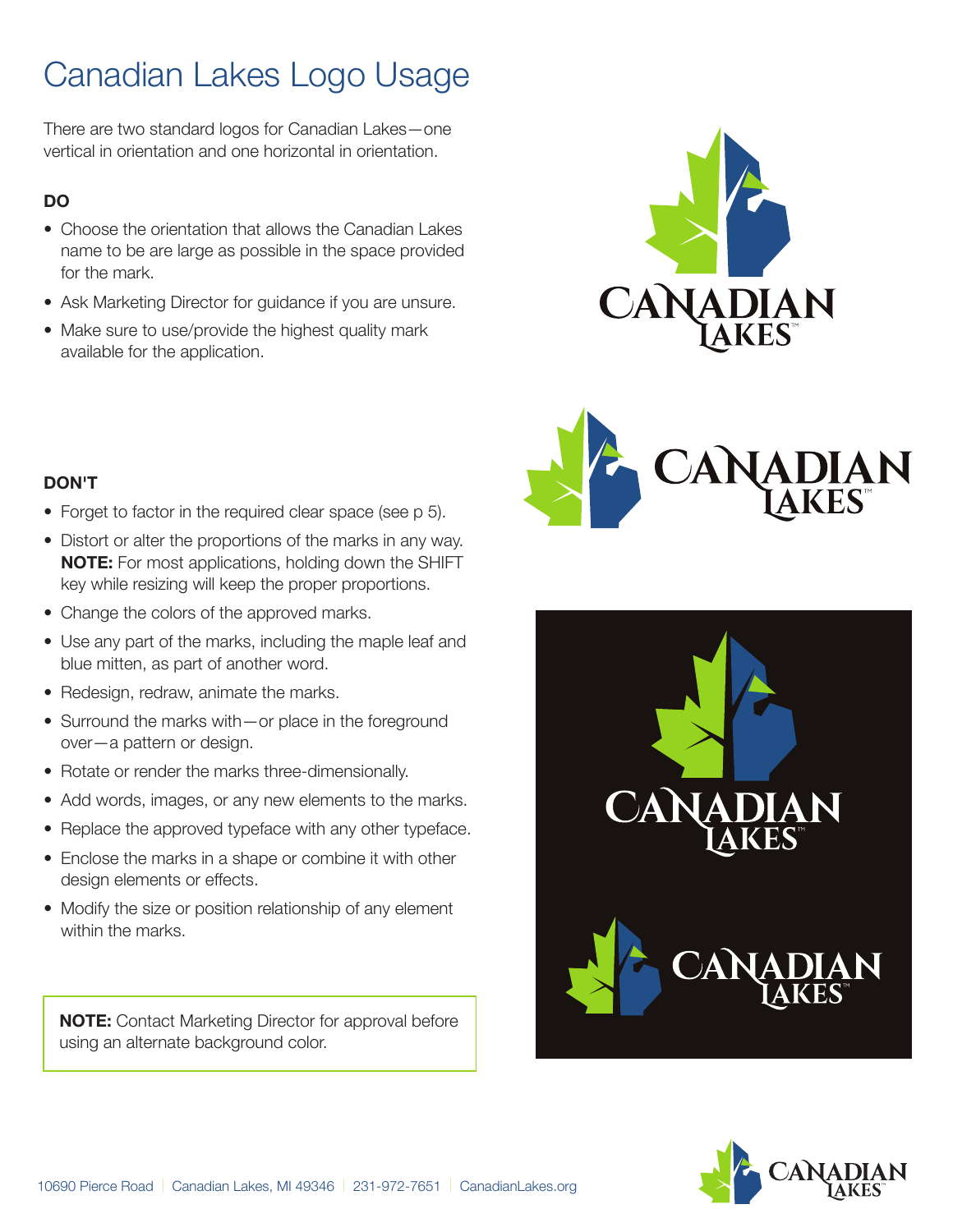### Canadian Lakes Logo — With Slogan

At times the brand slogan "the GOOD life" may be used. The slogan orientation represents a slight smile.





### Approved Logo Variations

These approved variations may be used. Please provide a sample proof to Marketing Director for approval.



## **FIHE ROYAL THE HIGHLANDS FIHE PINES**

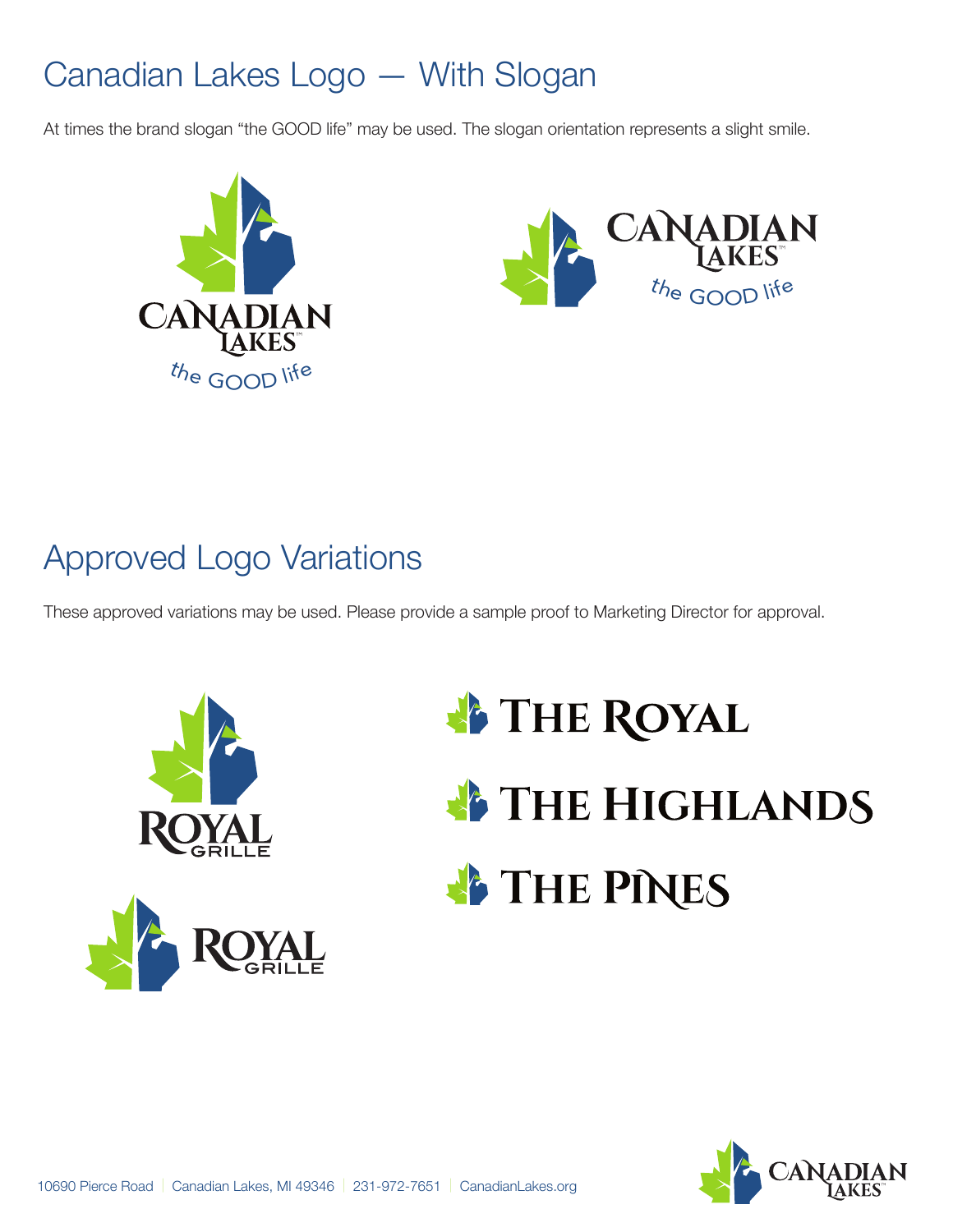### Logo Clear Space

Clear space is an area of space surrounding the logo that is kept free of all graphic elements and typography. The minimum clear space for the Canadian Lakes logo is equal to the size of the N in the name.





### Canadian Lakes Fonts

#### **CINZEL**

This decorative font is used with custom ligatures to create the distinctive look of the Canadian Lakes name. It should only be used with permission from the Marketing Director.

#### **HELVETICA NEUE**

This font family is to be used for all Canadian Lakes print and advertising.

#### **DECORATIVE / SCRIPT FONTS**

Decorative and script fonts may be used in certain advertising situation — with permission from the Marketing Director.

**NOTE:** When Helvetica Neue is not available such as in Word or Outlook, use Arial font.

#### **ABCDEFGHIJK L M N OPQ R STUVWXYZ 1234567890**

Helvetica Neue Thin ABCDEFGHIJKLMNOPQRSTUVWXYZ abcdefghijklmnopqrstuvwxyz123456789

Helvetica Neue Light ABCDEFGHIJKLMNOPQRSTUVWXYZ abcdefghijklmnopqrstuvwxyz123456789

Helvetica Neue Regular ABCDEFGHIJKLMNOPQRSTUVWXYZ abcdefghijklmnopqrstuvwxyz123456789

**Helvetica Neue Bold ABCDEFGHIJKLMNOPQRSTUVWXYZ abcdefghijklmnopqrstuvwxyz123456789**